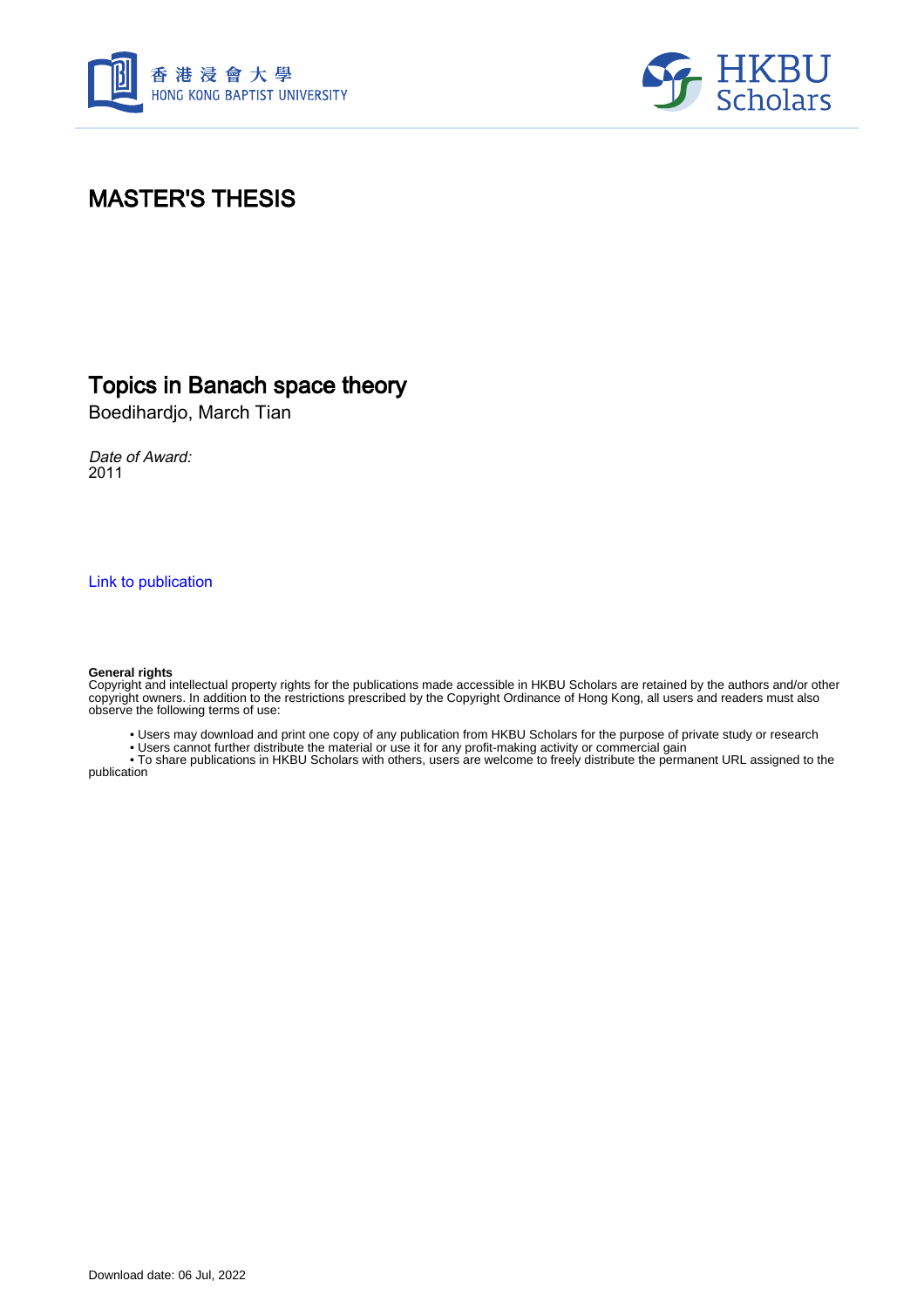# Topics in Banach Space Theory

BOEDIHARDJO March Tian

A thesis submitted in partial fulfilment of the requirements

for the degree of

Master of Philosophy

Principal Supervisor: Prof. BRUNNER Hermann

Hong Kong Baptist University

July 2011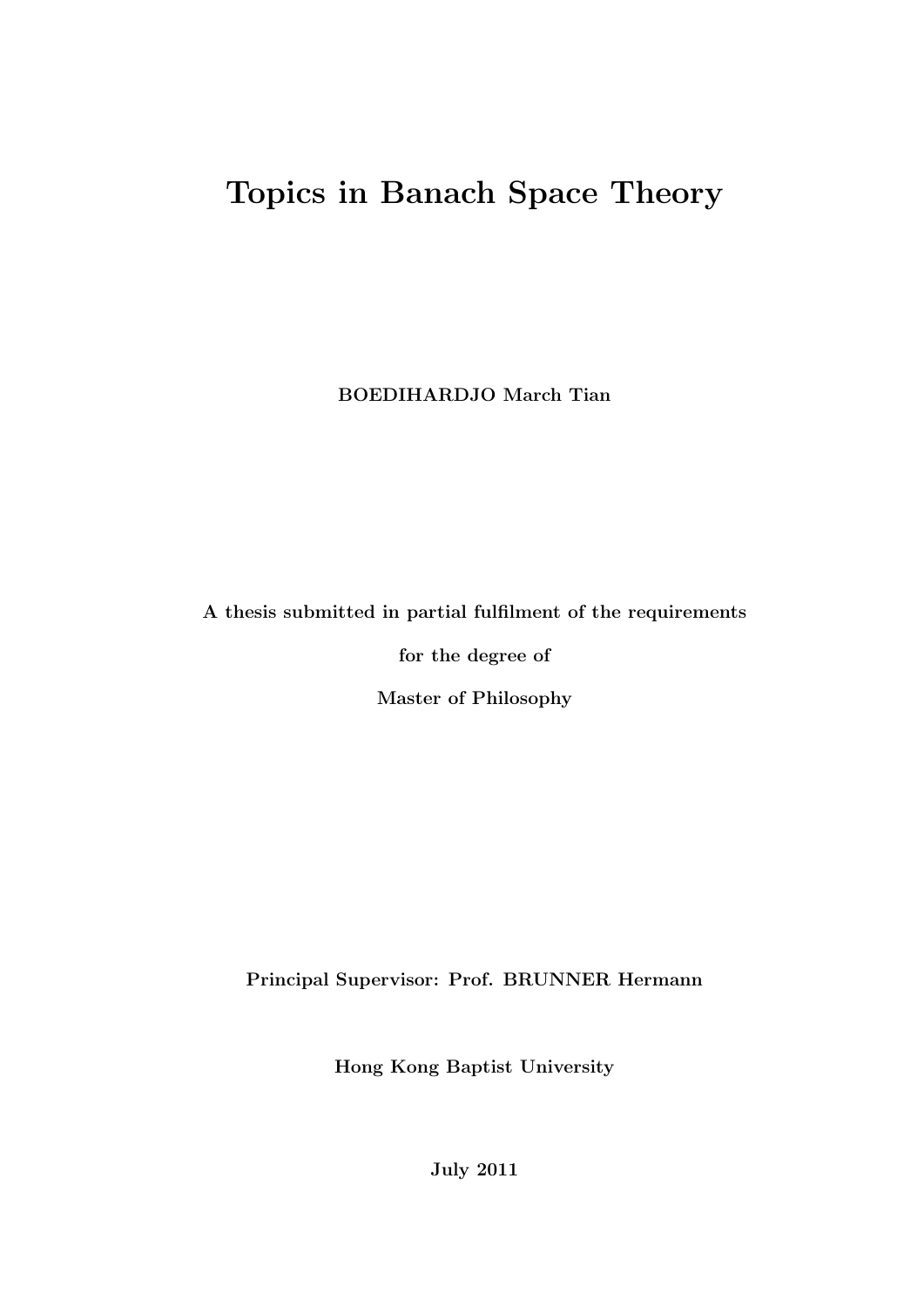## Abstract

In this thesis we describe some topics in classical and modern Banach space theory, ranging from bases and geometrical properties to various aspects of bounded linear operators. The choice of topics reflects my particular interests, and the presentation is complemented by a number of my own research contributions.

In the first chapter, we start by presenting some examples of Banach spaces, followed by a brief introduction to linear operators and a section on geometrical properties. We then study various aspects of Schauder bases. Finally, a new type of basis is presented: it is motivated by my approach to transforming linear operator equations in  $l^{\infty}$  into a Fredholm integral equation of the first kind.

In the second chapter, several conditions which are equivalent to the approximation property are discussed. We also analyse the finitedimensional expansion of the identity and provide, at the end of the chapter, several counterexamples about the approximation property.

The third chapter deals with three topics on bounded linear operators. The first one concerns the Laurent series and a new decomposition of operators based on Laurent series. We then introduce a special type of basis decomposition of elements. This includes the canonical basis, the Laurent Theorem and the Fourier series. Lastly, we look at approximate eigenvalues of bounded linear operators and their characterisation.

In the fourth chapter, we discuss three more advanced topics in Banach space theory, starting with  $C_0$ -semigroups. Here, we focus on the characterization of their infinitesimal generators and on three exponential formulas. We also explain how they are related to the Laplace transform. The next topic is  $C^*$ -algebras. We start with their basic properties and then turn to positive linear functionals and the Gelfand-Naimark-Segal Theorem. Finally, we study quasi-nilpotent operators: we describe important properties, including their quasi-nilpotent parts, and illustrate them by numerous examples.